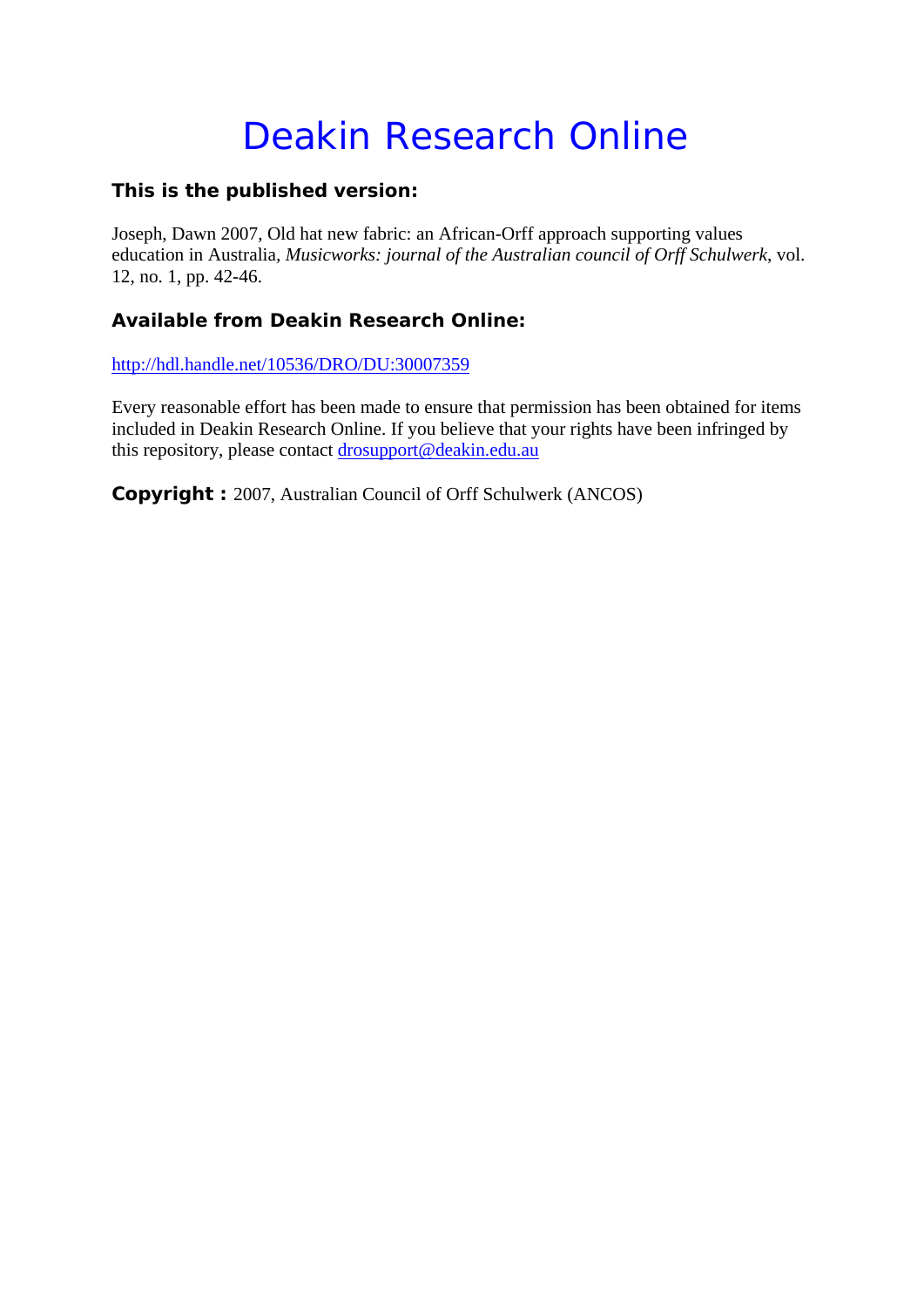# **Old Hat New Fabric: An African-Orff Approach supporting Values Education in Australia DAWN JOSEPH**

#### **Australian Context**

In this article I argue that the Carl Orff approach when applied to African music is an effective way to encourage the values, respect and equality that are described as key Australian values. Music serves as an engaging hands-on activity not only in educational settings but also in the community as an education tool/medium to learn about and get to know other musics (world musics), people and their culture. Australia, like several other countries, faces the problem of being in an 'ivory tower' in what Keller (1994) refers to as the coexistence of different cultures, large and small, that cannot anymore ignore each other as they often did in the past. The National Framework for Values Education (NFVE) set out in 2005, recognises the shared values "such as respect and 'fair go' as part of Australia's common democratic way of life which includes equality, freedom… they reflect a commitment to a multicultural and environmentally sustainable society" (Australian Government, Department of Education, Science and Training, 2005).

I do not wish to explore all these values, rather I consider a few (respect, doing your best, understandings, tolerance and inclusion, see Australian Government, 2005) in relation to how African music and the Orff approach (*Old Hat*) is a positive step in making connections to the NFVE (*New Fabric*). The notion of 'other' cultures, being aware of diversity and including others is closely aligned to African music making and the Orff approach hence— African-Orff approach. By providing some background into African music and Orff's philosophy, I make a few connections as to how this approach makes links with the NFVE and has proved to be a worthy pathway for my teacher education students at Deakin University (see Joseph, 2002, 2003 & 2004).

#### **Background Information**

Since 2001, I have taught African music to Australian teacher education students, and by adopting the Orff approach using African music, I continue to see this as a way to foster improvisation and creativity and, by extension, students learning and understanding of people,

music and culture can be enhanced (see Joseph, 2002, 2003 & 2004). By adopting an African-Orff approach in my music teaching, the process of transmission became an effective means and a way forward to learn, understand and appreciate the 'other'. However, I am aware that caution must be taken as Rattansi's (1992) suggest in his research that such pedagogy not only fails to bring about harmony between students and a respect for other cultures rather it can reaffirm students former prejudices. It is necessary then to understand that our students bring into our classes different traditions and it is important to give value to these traditions, their history and culture.

Adhering to the NFVE document we are challenged in preparing teacher education-andschool students to be culturally responsive and be inclusive of this 'other'. The NFVE aligns itself to the Victorian multicultural document which reiterates respect for all communities, opportunities to work together to reaffirm similarities, the elimination of racial and religious intolerance and the rejection of racial vilification, harassment and discrimination (Victorian Multicultural Commission, 2006).

When using the African-Orff approach, the question to consider is how then are such 'transactions' of teaching and learning transmitted in our current multi-cultural settings? Campbell (2001b), rightly points out, "the study of music, the delivery and acquisition of music, is a cross-cultural phenomenon that is of increasing interest and importance to music teachers who strive for a broadly conceived template of pedagogical considerations that transcend cultural boundaries" (p.215). She suggests "we are all biologically wired in similar ways across cultures" (p.217). The urgency for 'Values Education' in Australian educational settings is timely as we live in a rapidly growing multicultural society with many migrants. According to the Australian Bureau of Statistics (Migrants changing our population mix: ABS, 2006), the resident population of Australia is projected to be 20,702,959, citing just one example from the Year Book Australia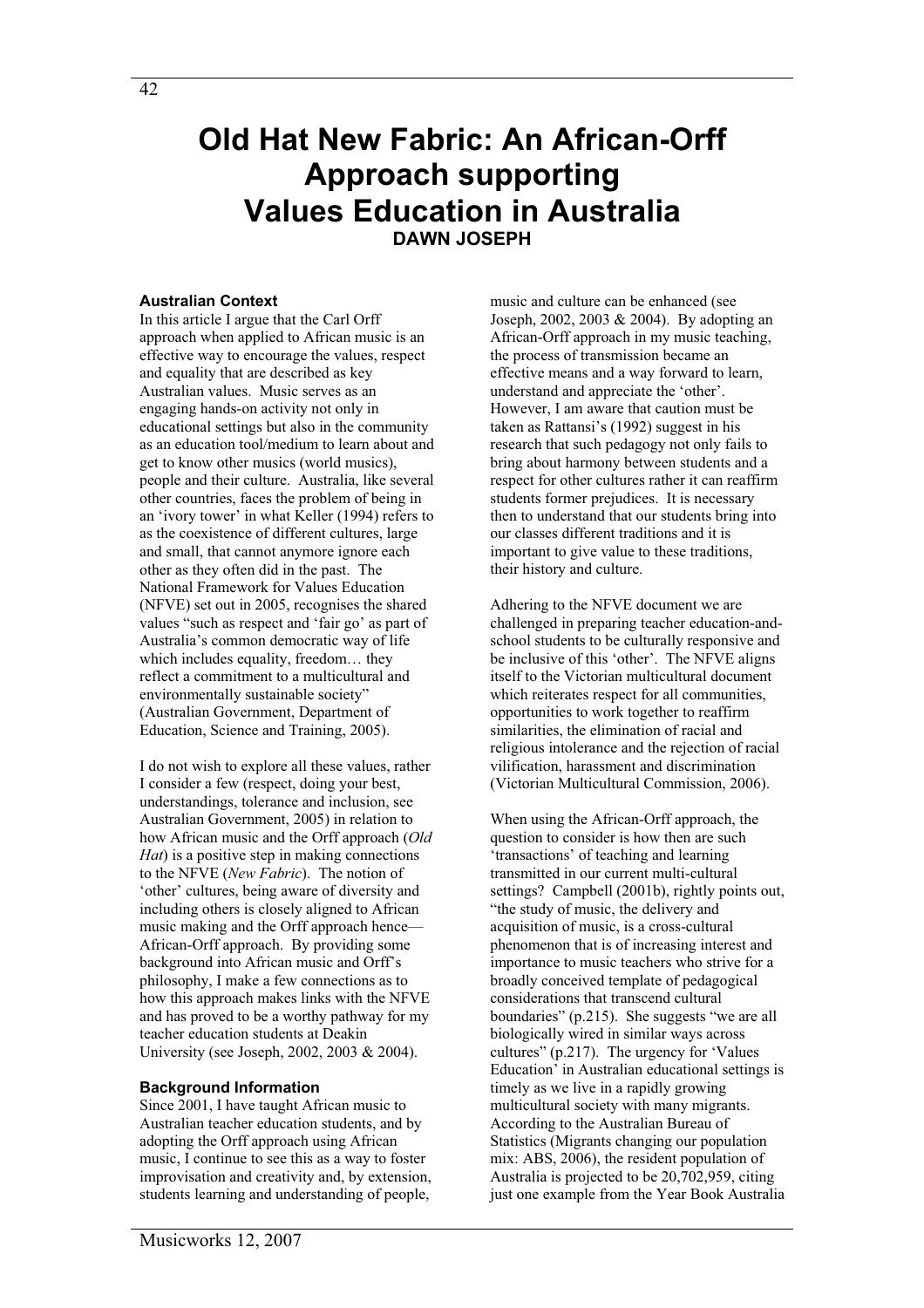#### **Orff in Action**

The Orff approach to music making has been adopted and adapted internationally and can be successfully employed to get students to participate and work together collectively. For Africans, the domain of music making is the community rather than the concert hall therefore communal learning through participation is the only way to promote the authenticity of the music whose preservation, development and protection of it are important. According to Dunbar-Hall (2000, p.64) "Orff held the strong belief in the importance of group work in the music education process, interested in "music that is produced at the moment by group participation and design" (Saliba, 1990, p.145). The Orff method as such is largely a process rather than a productorientated methodology (Shamrock, 1986:53). Through such a process, music for Orff according to Drummond (2000) was not an expression of individuality rather an expression of community. Orff found his niche—"rhythm, it lies at the heart of his music… he had an inevitable interest in rhythmic instruments and instruments rhythmically" (p.51). He further points out that Orff recognised the potential of bringing together music sounds and physical movement in a creative way by combining activities of music and dance, ancient tradition, art and community, it was possible that a programme be developed in helping young people develop musical skills, and an awareness of self in relation to others through music (p.51-52).

As a starting point, the above connections can be made through speech patterns as we cross cultural and musical borders. According to Orff, music education should begin with rhythm, which he regards as the simplest musical concept from speech patterns to rhythmic activities and then song. For Orff, speech is inseparable from movement and, this experience is gained through direct involvement with the elements and "the natural behaviours of childhood—singing, saying, dancing, playing, along with improvisation and creative movement " (Campbell & Scott-Kassner, 1995, p.54). Speech patterns are subsequently transferred to his instruments which allow students to state their musical ideas less self-consciously than by singing. The xylophone as we know it today has its

origins in Africa and was presented to Orff as a gift from which he subsequently added to his Studio 49 range.

In the Orff approach, singing and playing are not dependent on musical scores. Playing from memory at an early stage frees students from the demands of reading notation concurrently with playing and co-ordinating their performance. Students are initiated into improvisation, imitation and other creative techniques before reading notation. Dachs (1989) holds the view that "Orff's philosophy is similar to that of integration in general, as topics for speech patterns, movement, and creative work can be drawn directly from other areas being studied simultaneously by children" (p.29). This approach allows the teacher to present music education in a more holistic way that is concerned with the interactions of groups of students improving their inter-and-intra-personal skills, knowledge and understandings. When using the Orff approach, Shamrock (1986) adds "teachers have the flexibility of being able to select and develop materials according to the needs of particular classes and situations" (p.44). Birkenshaw-Fleming (2000) firmly believes "it would be impossible to teach a viable program to students of different abilities without using the tools that are the legacy of Orff" (p.15). Hence the Orff approach is adaptable to all learning environments, like that of African music, it is able to reach all learners where music is made together and not just for a few privileged performers. Similarly, African music focuses on engagement and interaction through which other life skills can be taught.

#### **African music and culture**

There is no single way to describe African music, "it is best understood not as a finite repertoire but as a potentiality of numerous repertoires of song and instrumental music that originate in specific African communities, performed regularly as part of play, ritual and worship" (Agawu, 2003, p. xiv). Hence, African music can be conceptualised in terms of musical and extra-musical purposes forming a significant socialising aspect to the music. This view is supported by Nzewi's (2003) notion that African music is "formulated to perform differentiated tasks in the social, religious, political, economic and health systems (p.15). Music in African societies is not different to other societies. It has an aesthetic significance with long traditions and values that are associated with the people and represents part of their identity. Within African societies, "music is life, it permeates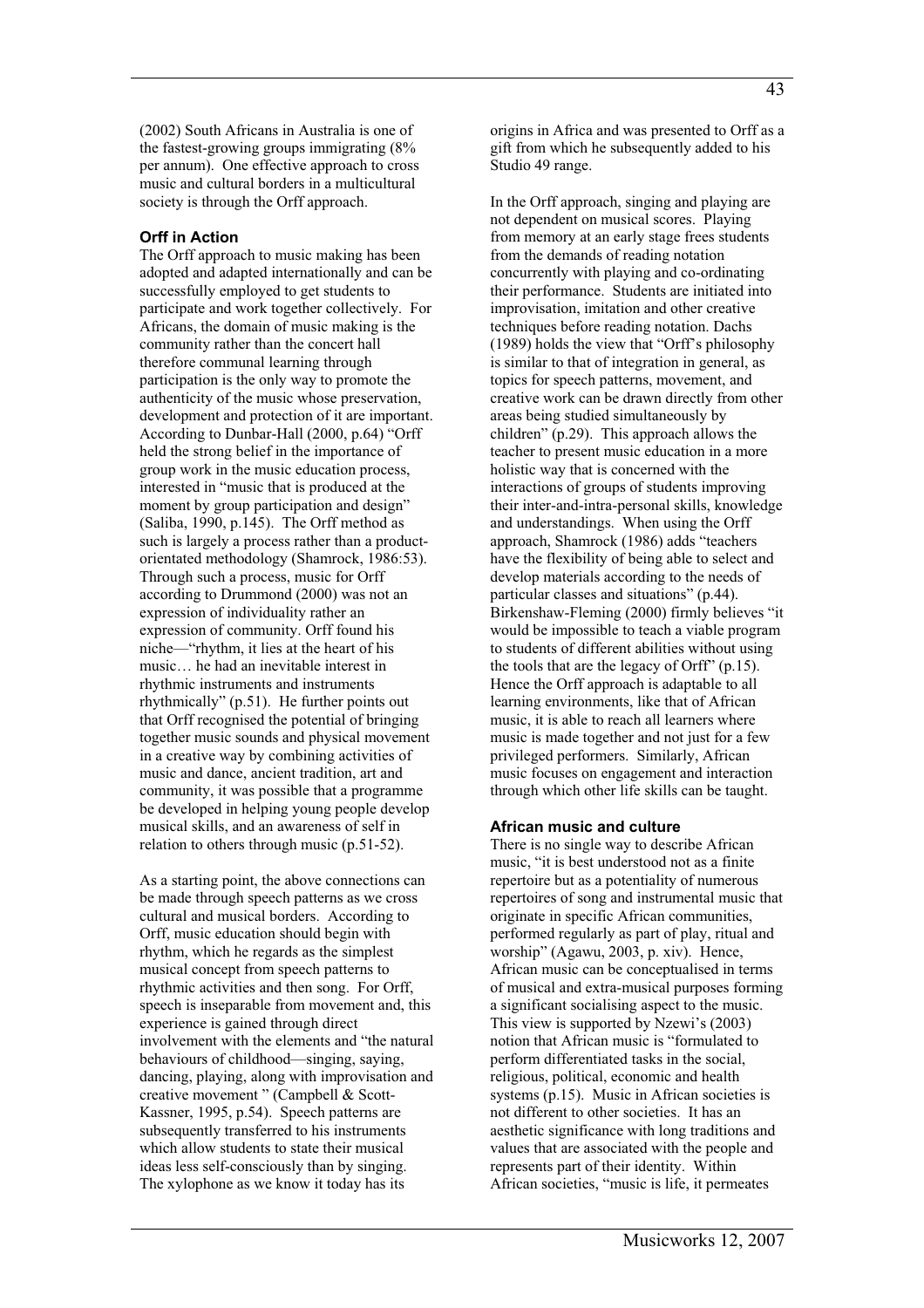#### 44

all daily activities" (Aduoum, 1980, p19). As Australia is a pluralistic society, it seems essential to be familiar with music of 'others' in order to understand what it is to have an Australian music identity because "the need for identity, which is the need to distinguish oneself, exists only with respect to other" (Civilization Corporation, 2001).

Miller (1989) affirms that understanding the differences between cultures not only opens the way to a deeper appreciation of the people who create and use that music, but it also brings a new perspective to the Western musical world. In Africa 'music' as a concept is commonly referred to as a verb rather than a noun, supporting the notion of 'music as making and doing', Elliot (1995) refers to it as "*musicing*" and Small (1998) uses the term "*musicking*", describing the idea of *any* activity that relates to music.

Orff firmly believed in group work where students participate making music through improvisation and creativity, here a strong parallelism is found with African music. Through collectively making music, the concept of *Ubuntu<sup>1</sup>* exists. I do not wish to address the concept of Ubuntu rather I see it its connections towards Orff's approach to music making which has a strong bearing on some of the values in the NFVE document. It is argued from a sociological perspective that using the African-Orff approach as something new and different, may shape and contribute in the creation and recreation of an individual's perception, understanding, respect and tolerance of another music, culture and identity. Through musical and cultural change "we understand that music is never frozen or static and that it changes as it is traded and shared" (Campbell, 2001a, p.61) a discourse I will not pursue in this article.

#### **Old Hat New Fabric: African-Orff nexus**

African music and culture are inseparable and in African societies, it is through songs and dances that children and young people receive instruction about traditional customs and practices, obligations and responsibilities

(Joseph 2002). The basis of music education for African communities is an oral tradition (Okafor, 1988, 1989 in Kemp & Lepherd 1992) which includes vocal and instrumental music interwoven with dance. The Orff pedagogy is similar to the African oral/aural tradition and the teaching of rhythm through non-melodic instruments. In a similar fashion Amoaku (1982) contends "the essentials of [Orff] Schulwerk which include speech, rhythm and movement come rather close to the traditional African concept of music making, notwithstanding that Schulwerk is associated with tuned percussion" (p.118).

African rhythm is exemplified by drumming which plays a foundation role in African customs and traditions (Vulliamy & Lee, 1982). The symbol of African music is that of the drum, the 'talking drum' as it is commonly known, used to transmit messages. According to Jeter (n.d) "Orff gave great importance to the drum in all its varieties of size, shape and sound". As rhythm plays a fundamental role in African music, and is seen as inseparable from movement, Orff, also believes that music education should begin with rhythm, which he regards as the simplest and fundamental musical concept. Through the use of African action songs and drumming I adopted the Orff approach to foster improvisation, expression and musical form when teaching my students at Deakin University (see Joseph, 2004). Through this approach I also taught crosscultural understandings of the 'other'.

By using the Orff approach, students' awareness of 'call and response' as being fundamental to the teaching of rhythm became apparent such a parallelism is also seen in African music as music is taught through imitation and rote learning not through notation. For example, when teaching a call and response song *We! Majola*, (Zulu work song), I would first clap the rhythm and students will imitate as we clap, click or stamp. Using drums or any other non-melodic instruments we learn the rhythm of the song through imitation by saying the words of song before we learn the melody. Lastly, I sing the melody and students rote-learn the song as a call and response song having mastered the rhythm and words first. Campbell & Scott-Kassner (1995) point out that "spoken language is the natural gateway to musical rhythm as words and word phrases provide students with every component of rhythm from the basic pulse to the multi-layered complexity of poly-rhythms" (p. 76). When participating in African music there is a sense

<sup>&</sup>lt;sup>1</sup> The word *Ubuntu* is a sub-Saharan African ethic or ideology focusing on people's allegiances and relations with each other. The word has its origin in the Bantu languages of Southern Africa. Ubuntu is seen as a traditional African concept—"humanity towards others," or "I am because we are," or "A person 'becomes human' through other persons", or also, "A person is a person because of other persons". Another translation could be: "The belief in a universal bond of sharing that connects all humanity" (see Ubuntu, n.d.).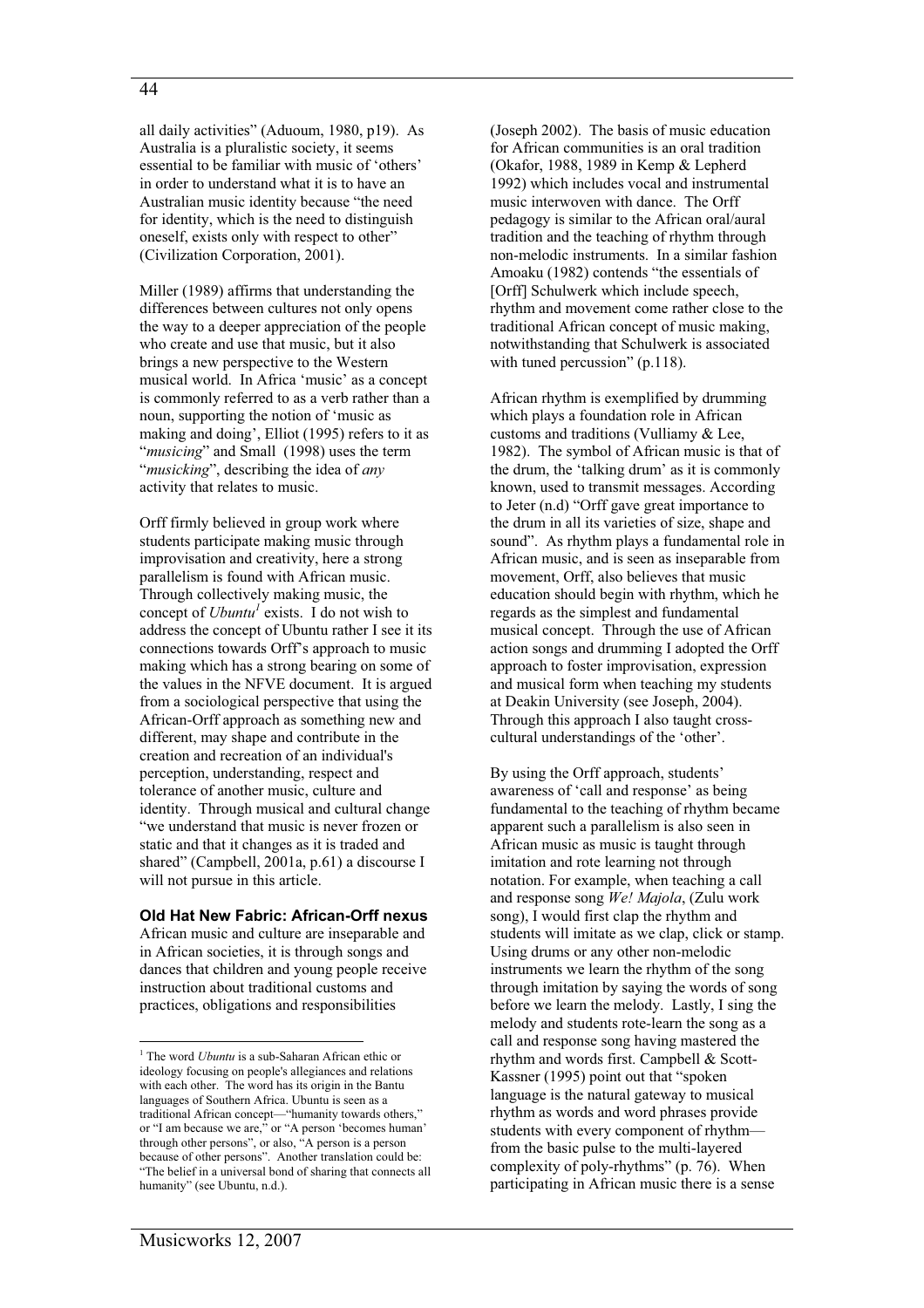I called this section *Old Hat New Fabric* as there are many cross-cultural connections and similarities in the ways Orff Schulwerk could be used in teaching African music. The oral/aural transmission, the pentatonic scale, the sense of community music, the transfer of elements of Schulwerk to educational settings and the notion of cultural exchange is fluid where diversity and "valuing difference means reflecting not only diversity but also respect, for music is closely bound up with cultural, sub-cultural and community identity… respect for someone else's music is an important part of respecting the group that owns it; similarly respect for my music is a mark of respect towards me" (Drummond, 2000, p.53-54).

#### **Conclusion**

In the multicultural, multilingual, multiethnic and multifaith society we live in, it is possible that a variety and range of music traditions can be brought together through the Orff approach. Drummond (2000) cautions us "not to become cultural magpies, borrowing music and using music from other cultures for our own purpose" (p.56) rather we should respect cultural diversity by recognising the existence and the musics that surround us … in recognising our own preferences we can acknowledge that others have preferences too… allowing ourselves not to be teachers but learners again and be willing to acknowledge the ownership that others have of their music" (Drummond, 2000, p.56).

This article has articulated some benefits of the African-Orff approach which resonates with many of the 'values' set out by the Department of Education, Science and Training (2005). By the engaging in African-Orff approach students learn not only about the 'other' in terms of cultural transmission and exchange, they also learn about: team work, group dynamics, respect and discipline. They develop their inter-and-intra-personal skills, self-esteem and perseverance when listening when playing with others. More importantly they learn to do their best and have a greater understanding of the wider society we live in, being tolerant, inclusive of others, their culture and music can only make this world a better place to live and work in.

#### **Reference**

Aduoum, K. (1980) *A compilation, analysis and adaptation of selected Ghanaian folk tale songs for use in the elementary general class.* Unpublished Phd. Dissertation, University of Michigan, Ann Abor., Michigan.

Agawu, K. (2003) *Representing African Music: Postcolonial Notes, Queries, Position*, New York: Routledge.

Amoaku, W.K. (1982) Parallelisms in traditional African Syetserm of Music Education and Orff-Schulwerk, *Journal of International Library of African music*, 2(2), 116-119.

Australia Government, Department of Education, Science and Training (2005) Nine values for Australian Schooling, http:www.valueseducation.edu.au/values (accessed 19 March 2007).

Birkenshaw-Fleming, L., (2000) Orff-Schulwerk in Canada: changing the way music is taught, in de Quadros, A (Ed.) *Many Seeds, Different Flowers: The Music Education Legacy of Carl Orff*, (University of Western Australia: Nedlands), 10-18.

Campbell, P.S. (2001a) Heritage: The Survival of Cultural Traditions in a Changing World, *International journal of music education*, 37, 59-63.

Campbell, P.S. (2001b) Unsafe suppositions? Cutting across cultures on questions of music's transmission, *Music Education Research*, 3 (2), 215-226.

Campbell, P.S. & Scott-Kassner, C. (1995) *Music in Childhood: From Pre-school through the Elementary Grades*, (New York, Simon & Schuster Macmillan).

Civilization Corporation (2001). Music and Identity. Canadian Museum of Civilization Corporation http://www.civilization.ca/arts/resonance/res5\_ 10ehtml (accessed 13 January 2005).

Dachs. N. 1989. *Teaching Music in the Primary School: An Eclectic Approach*, Unpublished Master of Music Thesis, University of Pretoria.

Drummond, J., (2000) A Voice for All to Hear: The Orff legacy and the 'new' music education, in de Quadros, A (Ed.) *Many Seeds, Different*